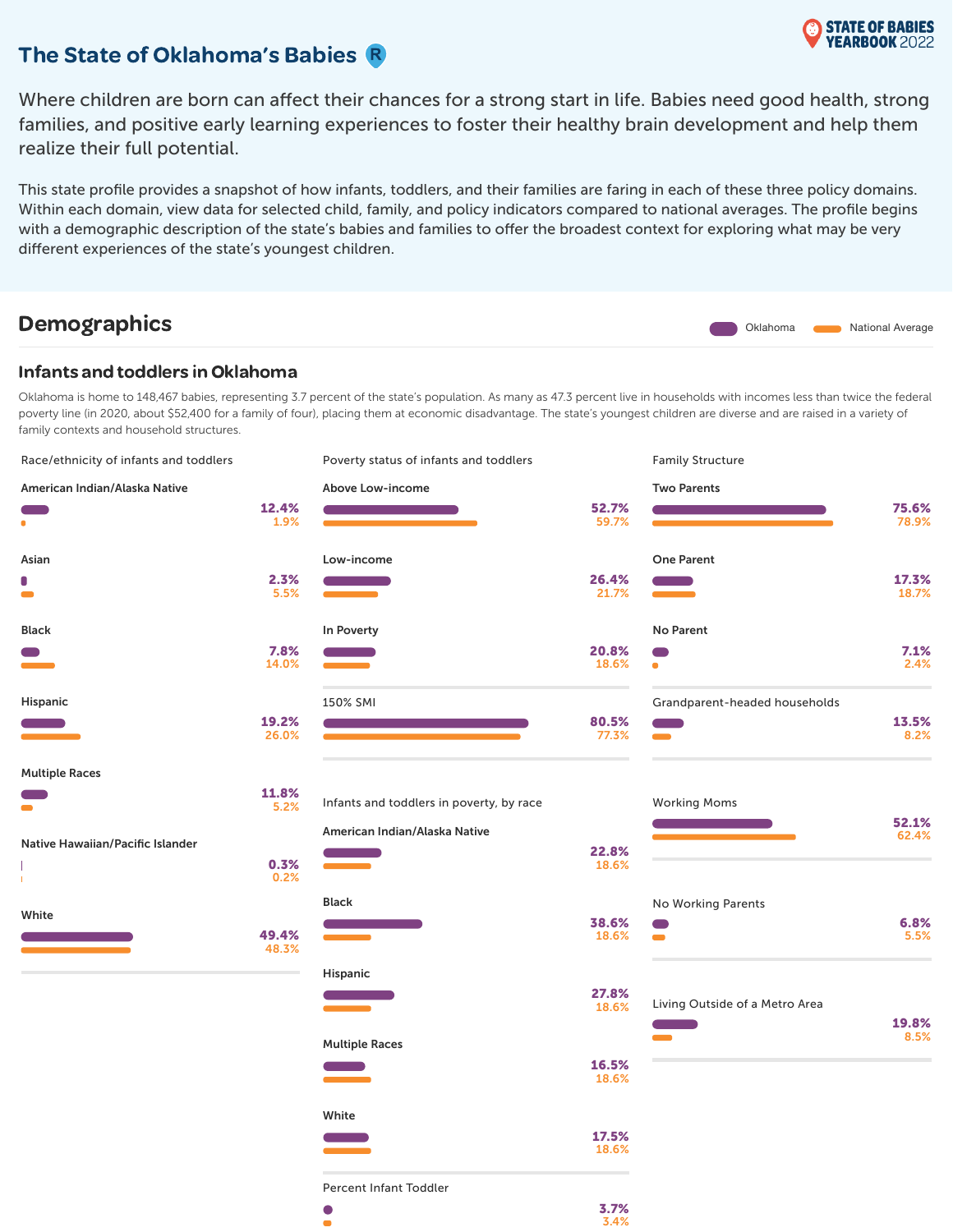Population Infant Toddler

Ï

148,467 11,361,919

\*Numbers are small; use caution in interpreting. Note: N/A indicates Not Available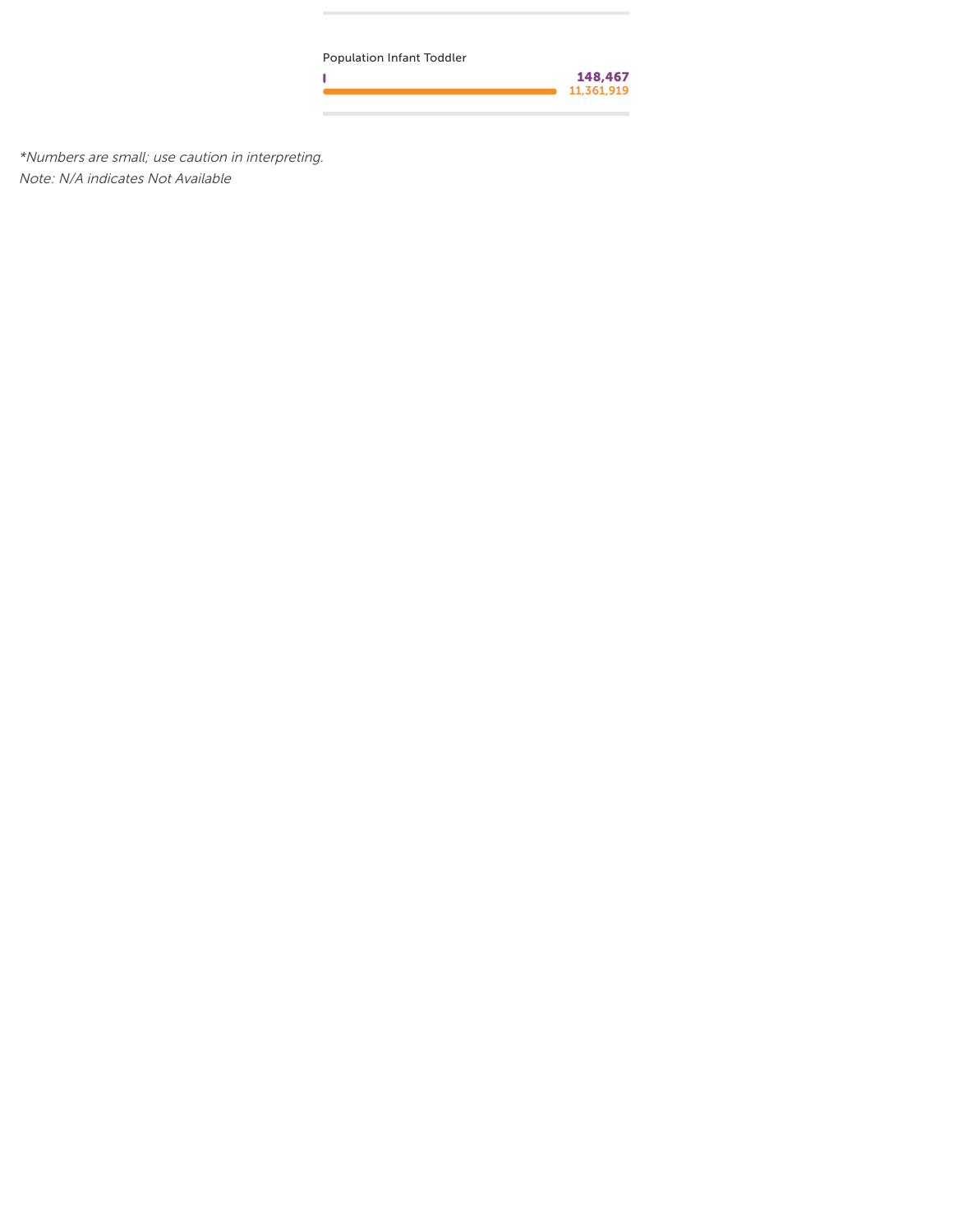### How are Oklahoma's babies faring in Good Health?

Supporting babies' and mothers' physical and mental health provides the foundation for infants' lifelong physical, cognitive, emotional, and social wellbeing. Babies' brains grow rapidly in the first years of life, and, in these early years, the brain works with other organs and organ systems to set the stage for subsequent development and health outcomes. Equitable access to good nutrition during the prenatal period and first years of life is key to ensure that babies receive the nourishment and care they need for a strong start in life. Strengthening equitable access to integrated, affordable maternal, pediatric, and family health care is also essential to meeting babies' and families' health and developmental needs.

Oklahoma falls in the Reaching Forward (R) tier for the Good Health domain. A state's ranking is based on indicators of maternal and child health, including health care coverage, prenatal care, birth outcomes, and receipt of recommended preventive care as well as nutrition and mental health. Oklahoma performs better than national average, by a very small margin, on the percentage of babies born at low birth weight. The state is performing worse than national averages on indicators such as the infant mortality rate and the percentage of mothers reporting less than favorable mental health.

Medical home

### **Key Indicators of Good Health**





Babies with low birthweight



#### Preventive dental care received







\*Numbers are small; use caution in interpreting.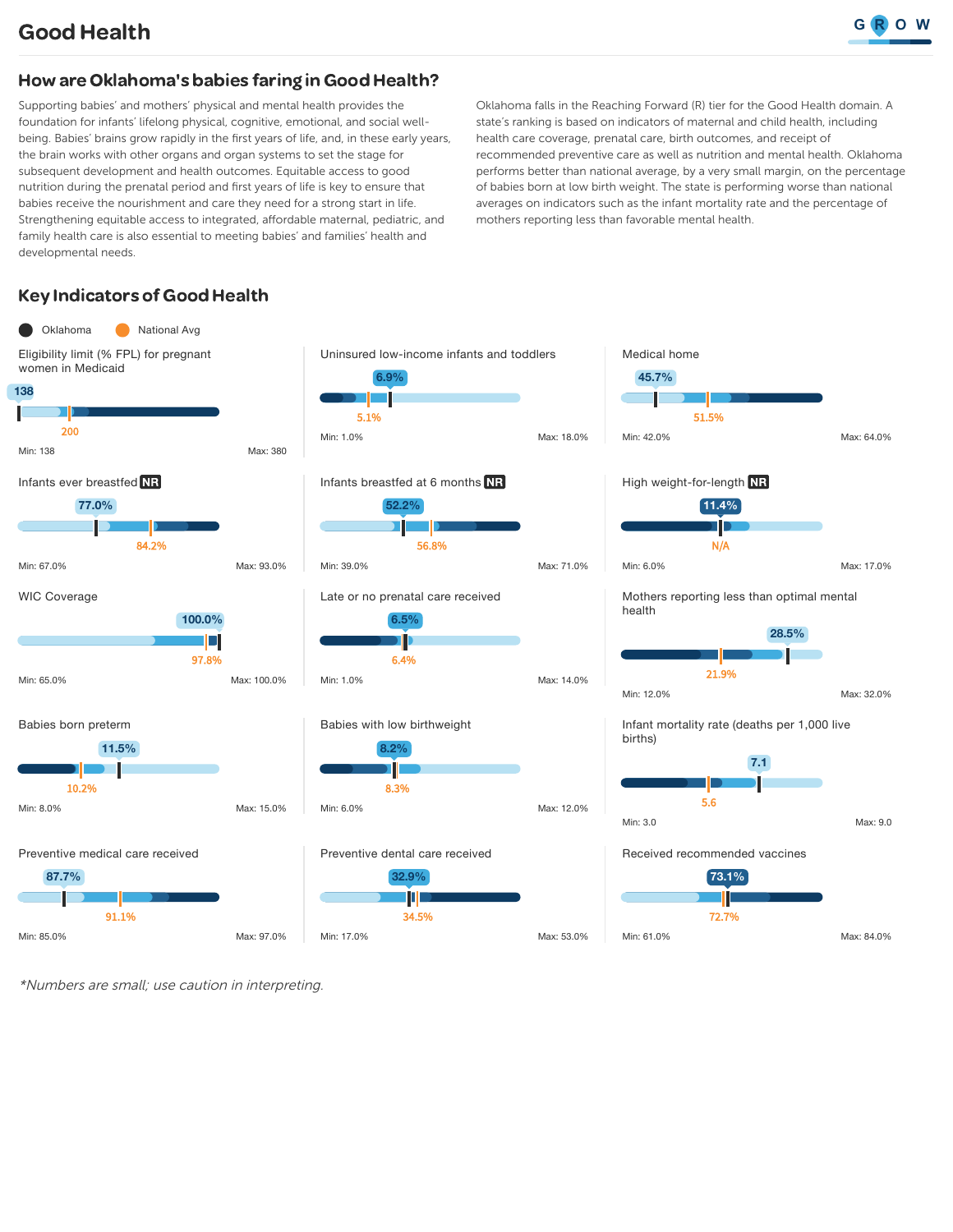#### Good Health Policy in Oklahoma

| Medicaid expansion state                                                     | Yes $\checkmark$                |
|------------------------------------------------------------------------------|---------------------------------|
| CHIP maternal coverage for unborn child option<br><b>NR</b>                  | Yes $\checkmark$                |
| Postpartum extension of Medicaid coverage                                    | No law beyond mandatory 60 days |
| Pregnant workers protection                                                  | No protections                  |
| State Medicaid policy for maternal depression screening in well-child visits | Recommended                     |
| Medicaid plan covers social-emotional screening for young children           | Yes $\checkmark$                |
| Medicaid plan covers IECMH services at home                                  | Yes $\checkmark$                |
| Medicaid plan covers IECMH services at pediatric/family medicine practices   | Yes $\checkmark$                |
| Medicaid plan covers IECMH services in early childhood education settings    | Yes $\checkmark$                |
| Note: N/A indicates Not Available                                            |                                 |
|                                                                              |                                 |

State Indicator National Avg

### All Good Health Indicators for Oklahoma

|             | <b>Health Care Coverage and Affordability</b>              |                    |                   |                                                                       |                   |
|-------------|------------------------------------------------------------|--------------------|-------------------|-----------------------------------------------------------------------|-------------------|
|             | G Eligibility limit (% FPL) for pregnant women in Medicaid | 138.0<br>200.0     | G                 | Uninsured low-income infants and toddlers                             | 6.9%<br>5.1%      |
| G           | Medical home                                               | 45.7%<br>51.5%     |                   |                                                                       |                   |
|             | <b>Nutrition</b>                                           |                    |                   |                                                                       |                   |
|             | Infants ever breastfed<br><b>INR</b>                       | 77.0%<br>84.2%     | R                 | Infants breastfed at 6 months                                         | 52.2%<br>56.8%    |
|             | High weight-for-length<br><b>INR</b>                       | 11.4%<br><b>NA</b> | (O)               | WIC coverage                                                          | 100.0%<br>97.8%   |
|             | <b>Maternal Health</b>                                     |                    |                   |                                                                       |                   |
| $\mathbb R$ | Late or no prenatal care received                          | 6.5%<br>6.4%       |                   | Maternal mortality rate (deaths per 100,000 live births)<br><b>NR</b> | <b>NA</b><br>20.1 |
| G           | Mothers reporting less than optimal mental health          | 28.5%<br>21.9%     |                   |                                                                       |                   |
|             | <b>Children's Health</b>                                   |                    |                   |                                                                       |                   |
| G           | Babies born preterm                                        | 11.5%<br>10.2%     | $\mathbf{\Theta}$ | Babies with low birthweight                                           | 8.2%<br>8.3%      |
| G           | Infant mortality rate (deaths per 1,000 live births)       | 7.1<br>5.6         |                   | Preventive dental care received                                       | 32.9%<br>34.5%    |
| G           | Preventive medical care received                           | 87.7%<br>91.1%     |                   | Received recommended vaccines                                         | 73.1%<br>72.7%    |
|             |                                                            |                    |                   |                                                                       |                   |

Note: N/A indicates Not Available.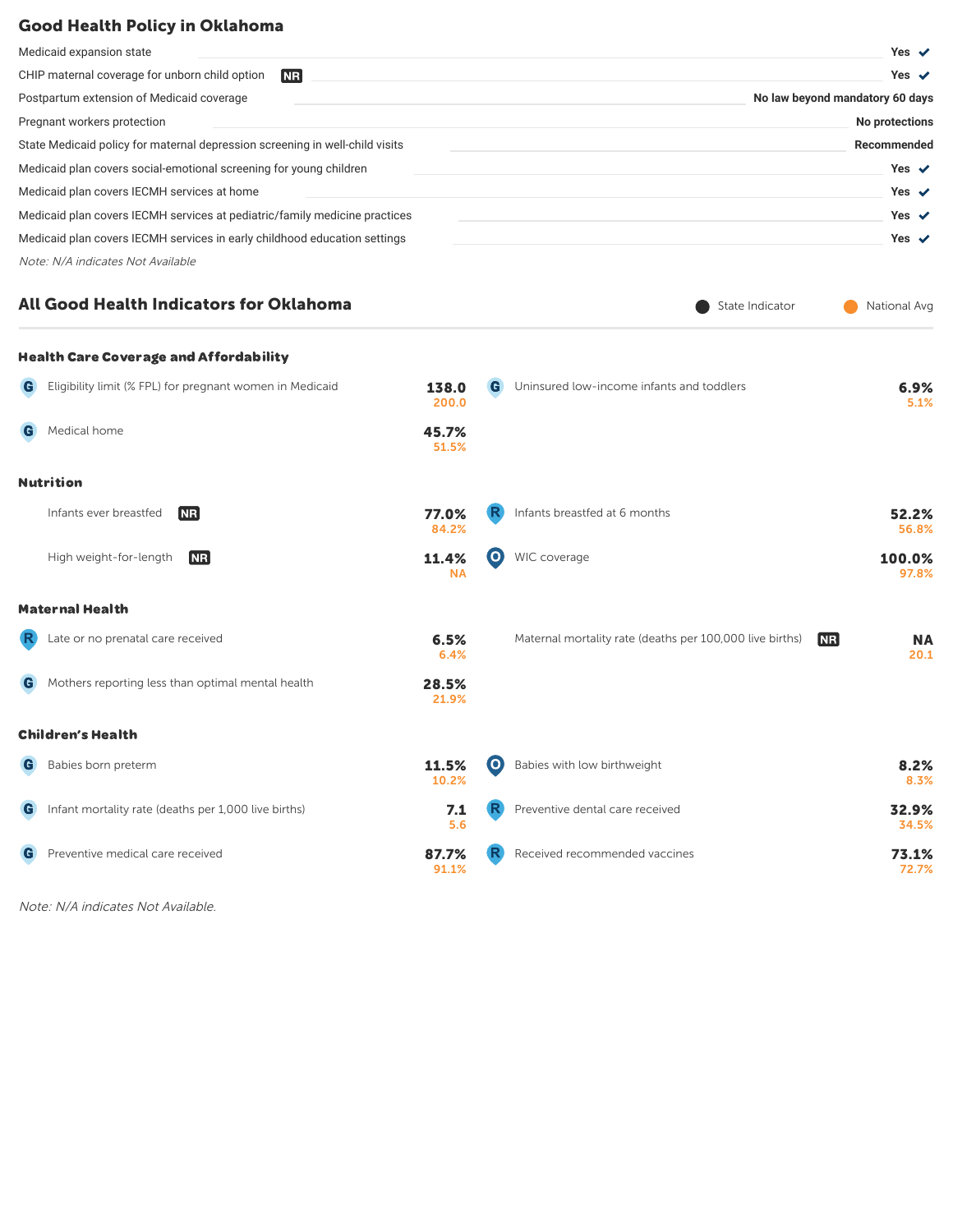### How are Oklahoma's babies faring in Strong Families?

Young children develop in the context of their families, where stability, safety, and supportive relationships nurture their growth. All families may benefit from parenting supports, but families with low income and in historically marginalized communities of color face additional challenges that impact their babies' immediate and future well-being. Many policies can be designed to address these disparities by race, ethnicity, and income, including the provision of safe and stable housing, home visiting services, family-friendly employer policies, economic support for families with low income, and tax credits that benefit families with young children.

Oklahoma falls in the Getting Started (G) tier of states when it comes to indicators of Strong Families. The state's ranking in this domain reflects indicators on which it is performing better than the national average, such as the percentages of babies living in crowded housing and families who report being resilient. Oklahoma is doing worse than the national average on indicators such as the percentages of families in poverty with a baby who receive TANF and the infant/toddler maltreatment rate.

# Key Indicators of Strong Families



\*Numbers are small; use caution in interpreting.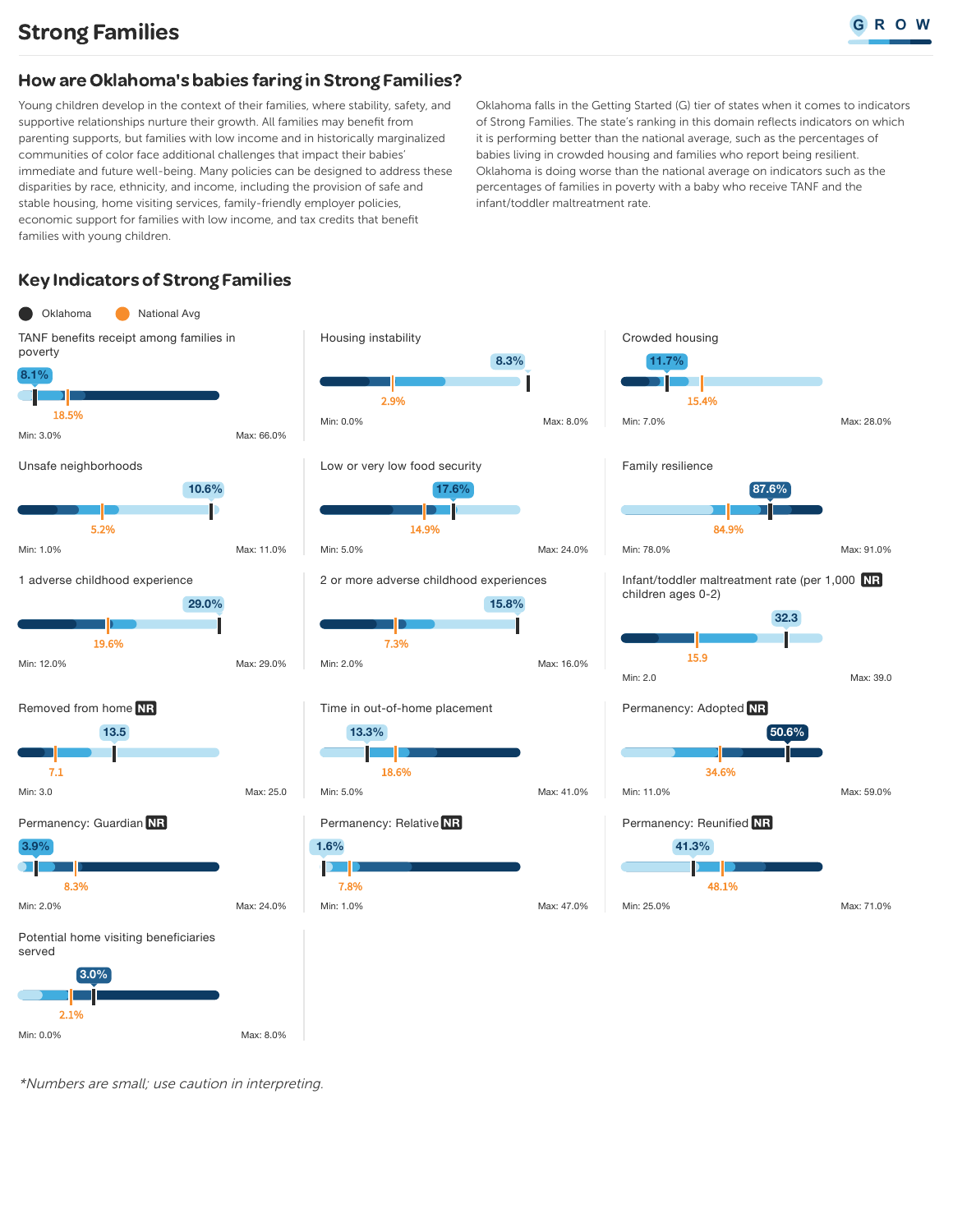### Strong Families Policy in Oklahoma

| Paid family leave                         | No $\times$      |
|-------------------------------------------|------------------|
| Paid sick time that covers care for child | Yes $\checkmark$ |
| TANF work exemption                       | Yes $\checkmark$ |
| State child tax credit                    | No X             |
| State Earned Income Tax Credit            | Yes $\checkmark$ |
| Note: N/A indicates Not Available         |                  |

|    | All Strong Families Indicators for Oklahoma     |                |   | State Indicator                                                |           | National Avg   |
|----|-------------------------------------------------|----------------|---|----------------------------------------------------------------|-----------|----------------|
|    | <b>Basic Needs</b>                              |                |   |                                                                |           |                |
| R. | TANF benefits receipt among families in poverty | 8.1%<br>18.5%  | G | Housing instability                                            |           | 8.3%<br>2.9%   |
|    | Crowded housing                                 | 11.7%<br>15.4% | G | Unsafe neighborhoods                                           |           | 10.6%<br>5.2%  |
|    | Low or very low food security                   | 17.6%<br>14.9% |   |                                                                |           |                |
|    | <b>Child Well-being and Resilience</b>          |                |   |                                                                |           |                |
| 0) | Family resilience                               | 87.6%<br>84.9% |   | 1 adverse childhood experience<br><b>NR</b>                    |           | 29.0%<br>19.6% |
| G  | 2 or more adverse childhood experiences         | 15.8%<br>7.3%  |   | Infant/toddler maltreatment rate (per 1,000 children ages 0-2) | <b>NR</b> | 32.3<br>15.9   |
|    | Removed from home<br><b>NR</b>                  | 13.5<br>7.1    |   | Time in out-of-home placement<br><b>NR</b>                     |           | 0.1%<br>℅      |
|    | Permanency: Adopted<br><b>NR</b>                | 50.6%<br>34.6% |   | Permanency: Guardian<br><b>NR</b>                              |           | 3.9%<br>8.3%   |
|    | Permanency: Relative<br><b>NR</b>               | 1.6%<br>7.8%   |   | Permanency: Reunified<br><b>NR</b>                             |           | 41.3%<br>48.1% |
| W  | Potential home visiting beneficiaries served    | 3.0%<br>2.1%   |   |                                                                |           |                |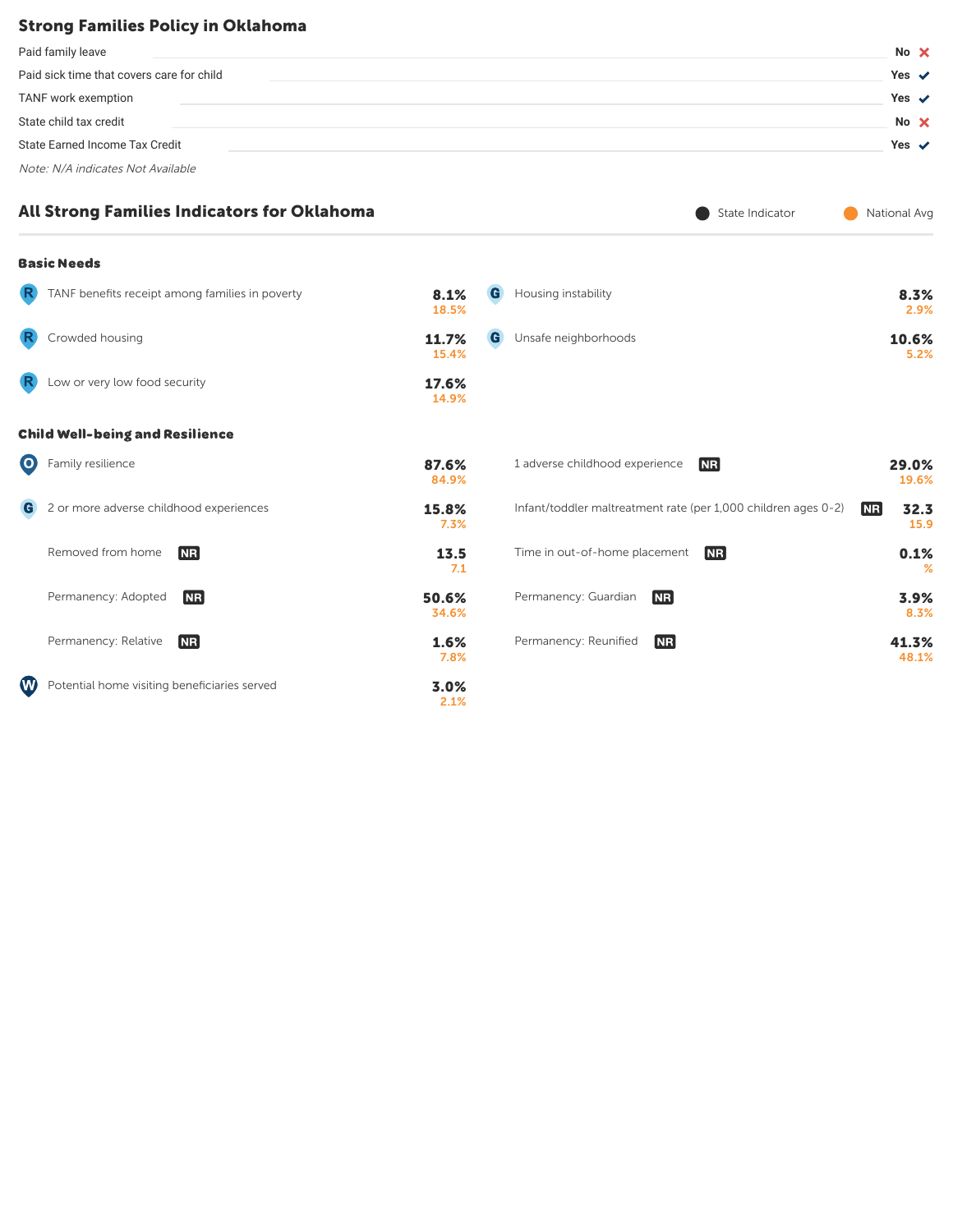Infants and toddlers learn through interactions with the significant adults in their lives and active exploration of enriching environments. The quality of babies' early learning experiences at home and in other care settings can impact their cognitive and social-emotional development as well as early literacy. Highquality early childhood care can strengthen parents' interactions with their children in the home learning environment and support parents' ability to go to work or attend school. Equitable access to high-quality care across factors like race, ethnicity, and income, ensures all infants and toddlers have the opportunity for optimal development. However, disparities in access to high-quality care remain across many states and communities in the United States.

Oklahoma scores in the Improving Outcomes (O) tier for Positive Early Learning Experiences. The state's ranking in this domain reflects indicators on which it is performing better than the national average, such as the higher percentage of babies in families with incomes equal to or below 150 percent of the state median income who received a child care subsidy. Oklahoma is doing worse than the national average on indicators such as the lower percentage of parents who sing or tell stories to their babies daily. Beginning with the 2022 profile, infant care costs as a percentage of the state's median income for single and married parents are not factored into the ranking.

### **Key Indicators of Positive Early Learning Experiences**



\*Numbers are small; use caution in interpreting.